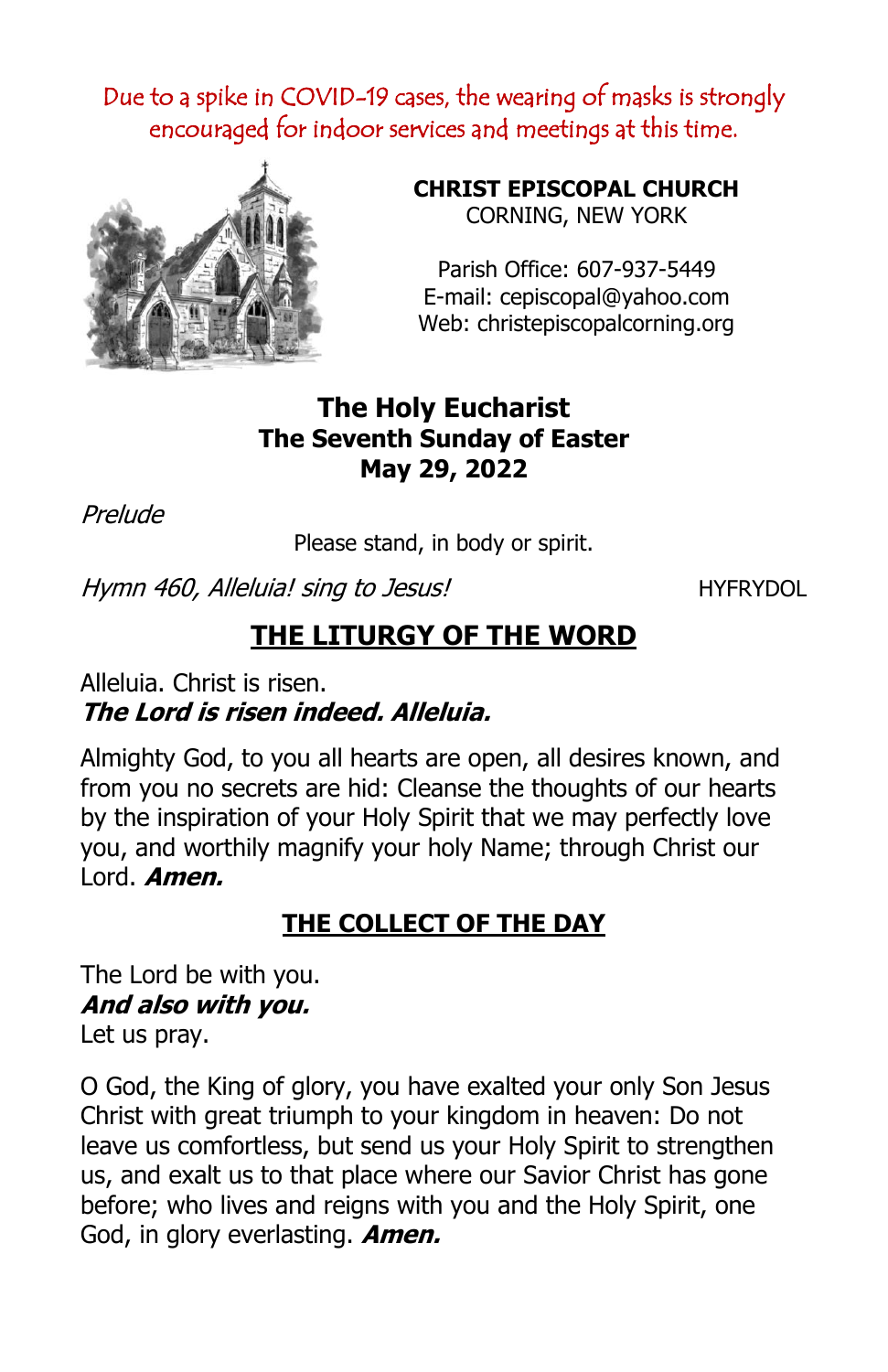#### **THE HOLY SCRIPTURE**

Please be seated.

#### **The First Lesson Acts 16:16-34**

With Paul and Silas, we came to Philippi in Macedonia, a Roman colony, and, as we were going to the place of prayer, we met a slave girl who had a spirit of divination and brought her owners a great deal of money by fortune-telling. While she followed Paul and us, she would cry out, "These men are slaves of the Most High God, who proclaim to you a way of salvation." She kept doing this for many days. But Paul, very much annoyed, turned and said to the spirit, "I order you in the name of Jesus Christ to come out of her." And it came out that very hour. But when her owners saw that their hope of making money was gone, they seized Paul and Silas and dragged them into the marketplace before the authorities. When they had brought them before the magistrates, they said, "These men are disturbing our city; they are Jews and are advocating customs that are not lawful for us as Romans to adopt or observe." The crowd joined in attacking them, and the magistrates had them stripped of their clothing and ordered them to be beaten with rods. After they had given them a severe flogging, they threw them into prison and ordered the jailer to keep them securely. Following these instructions, he put them in the innermost cell and fastened their feet in the stocks. About midnight Paul and Silas were praying and singing hymns to God, and the prisoners were listening to them. Suddenly there was an earthquake, so violent that the foundations of the prison were shaken; and immediately all the doors were opened and everyone's chains were unfastened. When the jailer woke up and saw the prison doors wide open, he drew his sword and was about to kill himself, since he supposed that the prisoners had escaped. But Paul shouted in a loud voice, "Do not harm yourself, for we are all here." The jailer called for lights, and rushing in, he fell down trembling before Paul and Silas. Then he brought them outside and said, "Sirs, what must I do to be saved?" They answered, "Believe on the Lord Jesus, and you will be saved, you and your household." They spoke the word of the Lord to him and to all who were in his house. At the same hour of the night he took them and washed their wounds; then he and his entire family were baptized without delay. He brought them up into the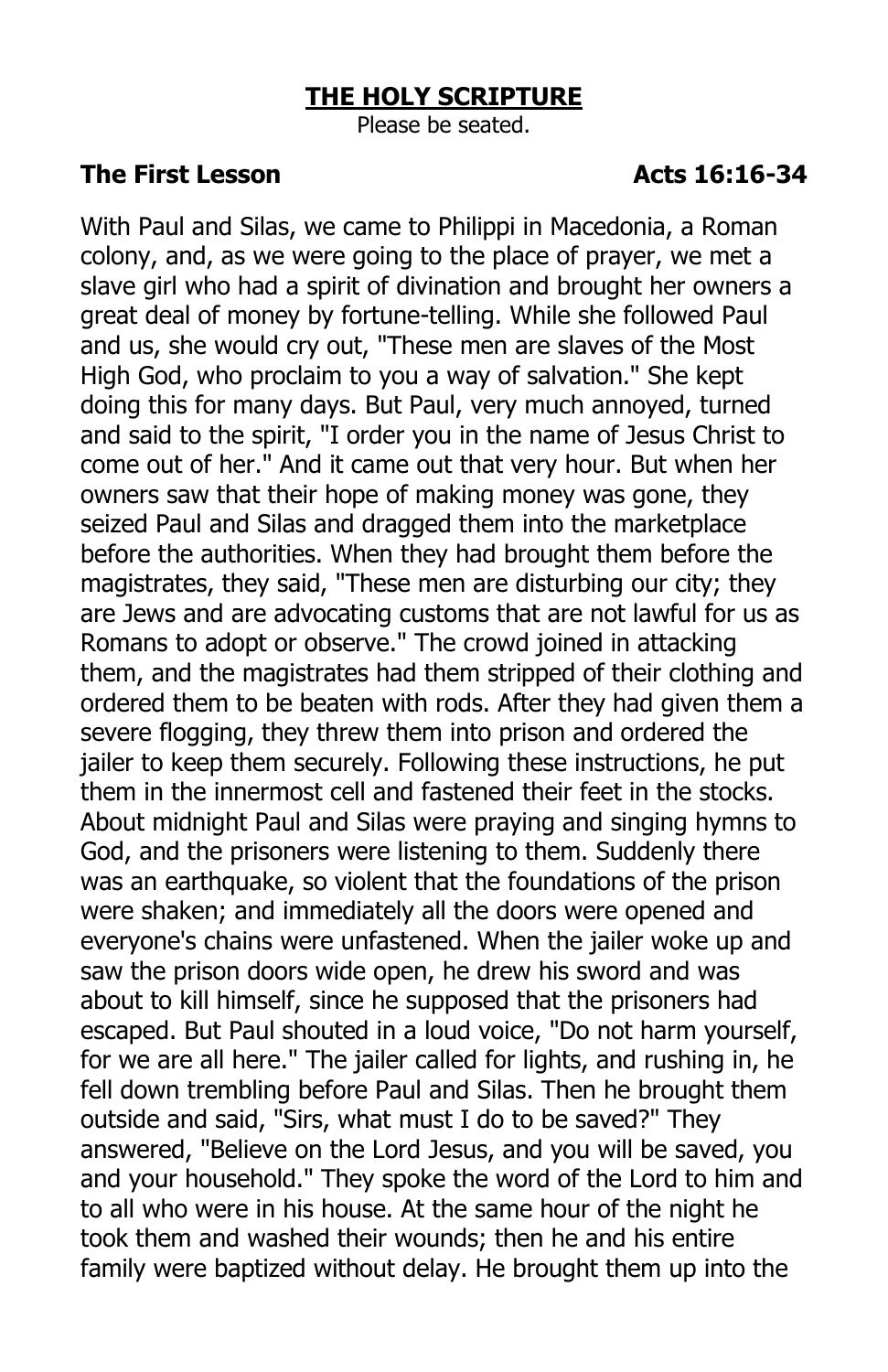house and set food before them; and he and his entire household rejoiced that he had become a believer in God.

Hear what the Spirit is saying. **Thanks be to God.**

## **The Response Psalm 97**

The Lord is King; let the earth rejoice; **let the multitude of the isles be glad.** Clouds and darkness are round about him, **righteousness and justice are the foundations of his throne.** A fire goes before him **and burns up his enemies on every side.** His lightnings light up the world; **the earth sees it and is afraid.** The mountains melt like wax at the presence of the Lord, **at the presence of the Lord of the whole earth.** The heavens declare his righteousness, **and all the peoples see his glory.** Confounded be all who worship carved images and delight in false gods! **Bow down before him, all you gods.** Zion hears and is glad, and the cities of Judah rejoice, **because of your judgments, O Lord.** For you are the Lord, most high over all the earth; **you are exalted far above all gods.** The Lord loves those who hate evil; **he preserves the lives of his saints and delivers them from the hand of the wicked.** Light has sprung up for the righteous, **and joyful gladness for those who are truehearted.** Rejoice in the Lord, you righteous, **and give thanks to his holy Name.**

## **The Second Lesson Revelation 22:12-14, 16-17, 20-21**

At the end of the visions I, John, heard these words: "See, I am coming soon; my reward is with me, to repay according to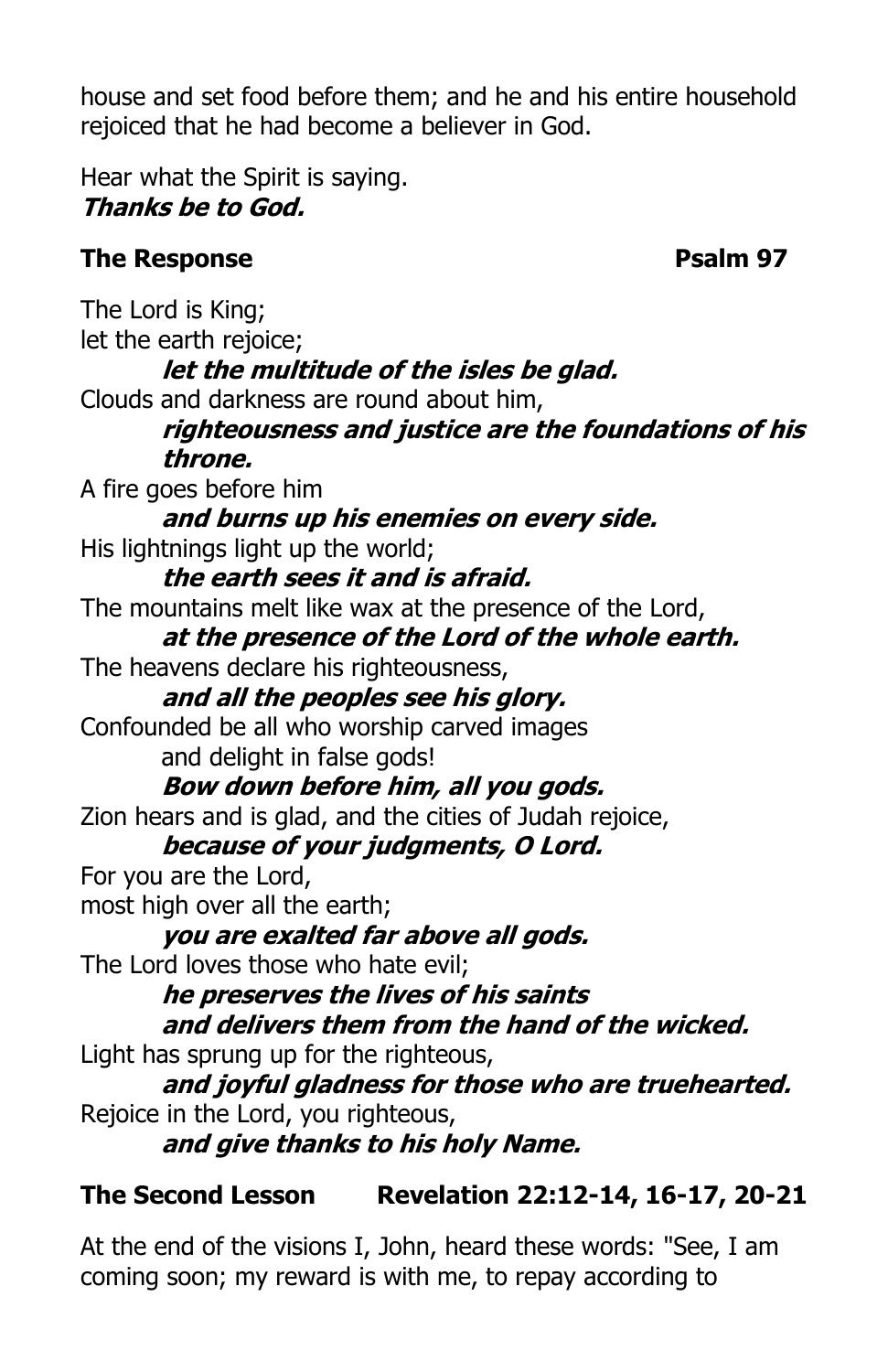everyone's work. I am the Alpha and the Omega, the first and the last, the beginning and the end." Blessed are those who wash their robes, so that they will have the right to the tree of life and may enter the city by the gates. "It is I, Jesus, who sent my angel to you with this testimony for the churches. I am the root and the descendant of David, the bright morning star." The Spirit and the bride say, "Come." And let everyone who hears say, "Come." And let everyone who is thirsty come. Let anyone who wishes take the water of life as a gift. The one who testifies to these things says, "Surely I am coming soon." Amen. Come, Lord Jesus! The grace of the Lord Jesus be with all the saints. Amen.

Hear what the Spirit is saying. **Thanks be to God.**

Instrumental

#### **The Gospel John 17:20-26**

The Holy Gospel of Our Lord Jesus Christ according to John. **Glory to you, Lord Christ.** 

Jesus prayed for his disciples, and then he said. "I ask not only on behalf of these, but also on behalf of those who will believe in me through their word, that they may all be one. As you, Father, are in me and I am in you, may they also be in us, so that the world may believe that you have sent me. The glory that you have given me I have given them, so that they may be one, as we are one, I in them and you in me, that they may become completely one, so that the world may know that you have sent me and have loved them even as you have loved me. Father, I desire that those also, whom you have given me, may be with me where I am, to see my glory, which you have given me because you loved me before the foundation of the world. "Righteous Father, the world does not know you, but I know you; and these know that you have sent me. I made your name known to them, and I will make it known, so that the love with which you have loved me may be in them, and I in them."

The Gospel of the Lord. **Praise to you, Lord Christ.**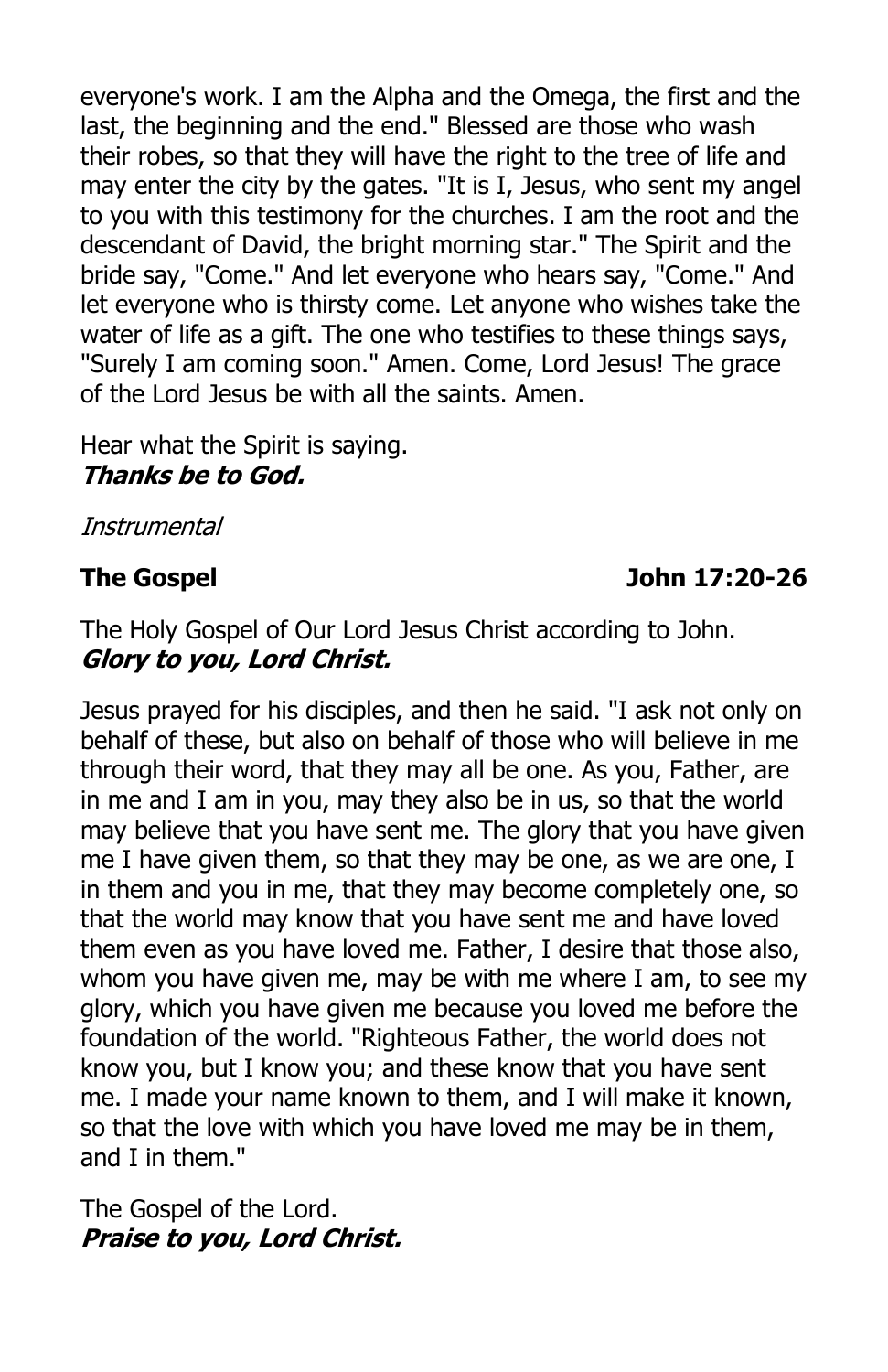## **A Homily**

## **AN AFFIRMATION OF FAITH**

Please stand, in body or spirit.

**We believe in God the Father, from whom every family in heaven and on earth is named. We believe in God the Son, who lives in our hearts through faith, and fills us with his love. We believe in God the Holy Spirit, who strengthens us with power from on high. We believe in one God; Father, Son and Holy Spirit. Amen.**

## **THE PRAYERS OF THE PEOPLE**

As we wait for the Lord Jesus to come, let us pray for all who thirst and desire the water of life.

For all people in their daily life and work;

## **For our families, friends, and neighbors, and for those who are alone.**

For this community, the nation, and the world;

**For all who work for justice, freedom, and peace.** For the just and proper use of your creation;

## **For the victims of hunger, fear, injustice, and oppression.**

For all who are in danger, sorrow, or any kind of trouble; **For those who minister to the sick, the friendless, and the needy.**

For the peace and unity of the Church of God; **For all who proclaim the Gospel, and all who seek the Truth.**

For Michael, our Presiding Bishop; Stephen, our Bishop Provisional; Troy, our Rector; and Josh, our Priest Associate.

### **For all who serve God in God's Church.**

For those who are sick or recovering, especially: Ted Heagle, Gary Herrlich, Ian Mackenzie, Sandy Young, those suffering from COVID-19, those on our prayer chain, and those the congregation may wish to remember either silently or aloud at this time (pause).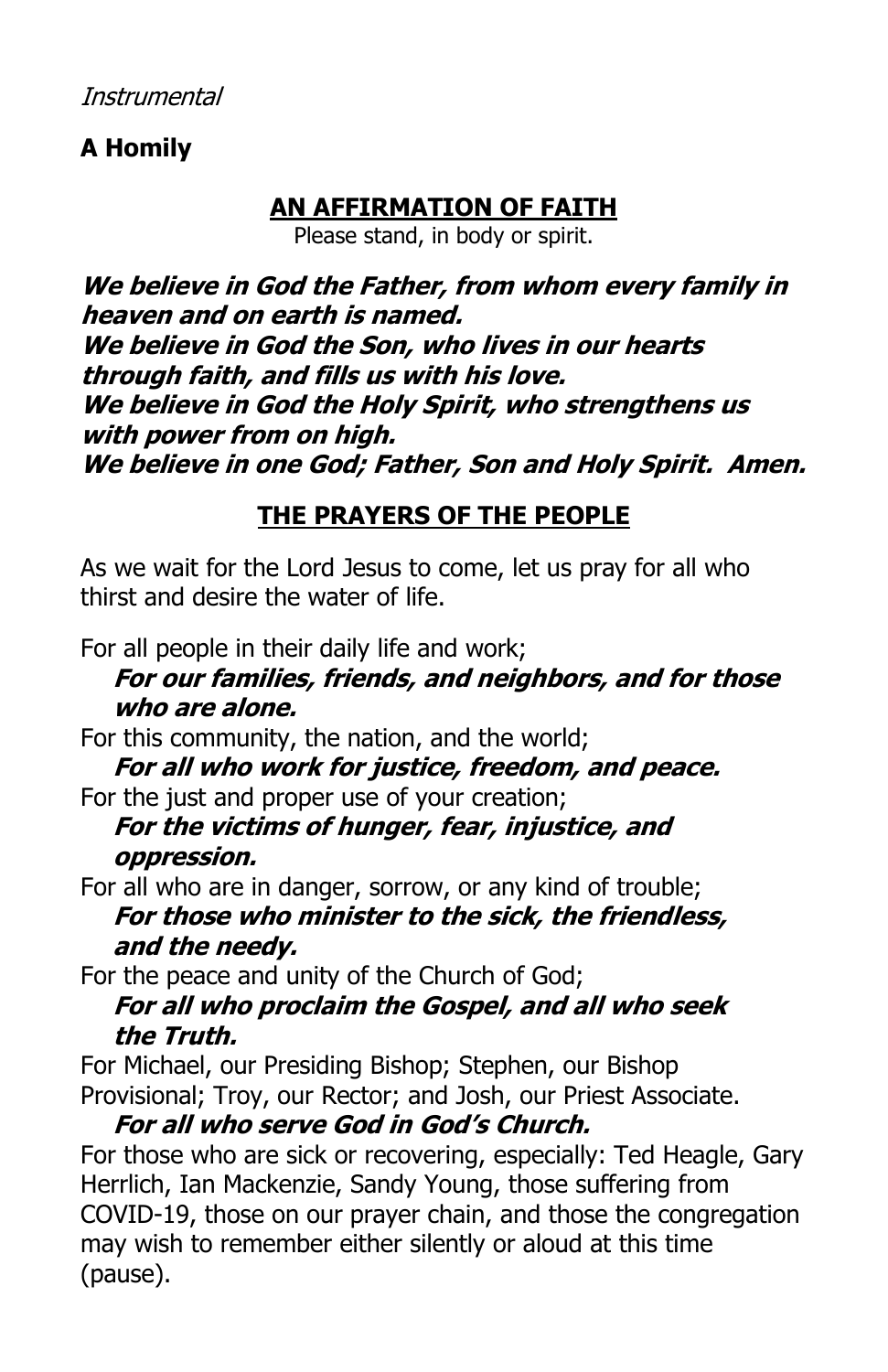## Hear us, Lord; **For your mercy is great.**

For ourselves, our families, and those we love. We rejoice with those celebrating birthdays or anniversaries this week, especially: John Crowl, Robert Duckmanton, David Walk, Vince & Candice Hill, Richard & Melissa Murray, Rug & Sara Altmansberger, Richard & Gale Galusha, and those the congregation may wish to remember either silently or aloud at this time (pause).

#### We will exalt you, **O God and praise your Name for ever and ever.**

For all who are in sorrow, we raise up those who have died, especially: Rosalie Preston, those who gave their lives in service to our country, those killed in the mass shooting at an elementary school in Texas, and those the congregation may wish to remember either silently or aloud at this time (pause).

Lord let your loving kindness be upon them, **who put their trust in you.**

Blessed are you, O Lord, one God with your Son and Spirit. Hear our prayers for all peoples and bring them out of the prison of darkness. Glory to you for ever and ever. **Amen.**

## **THE PEACE AND ANNOUNCEMENTS**

The peace of the Lord be always with you. **And also with you.**

Please greet others with a bow or a wave.

## **THE DEDICATION OF A SANCTUS BELL**

Their sound has gone out and their message to your people.

I call to you, my people: **My voice is to the children of God.** 

Let us pray.

O God, accept this Sanctus Bell, which we dedicate today. Grant that in this generation and in those that are to come, its voice may create a joyful noise and call your people's attention in worship, through Jesus Christ our Lord. **Amen.**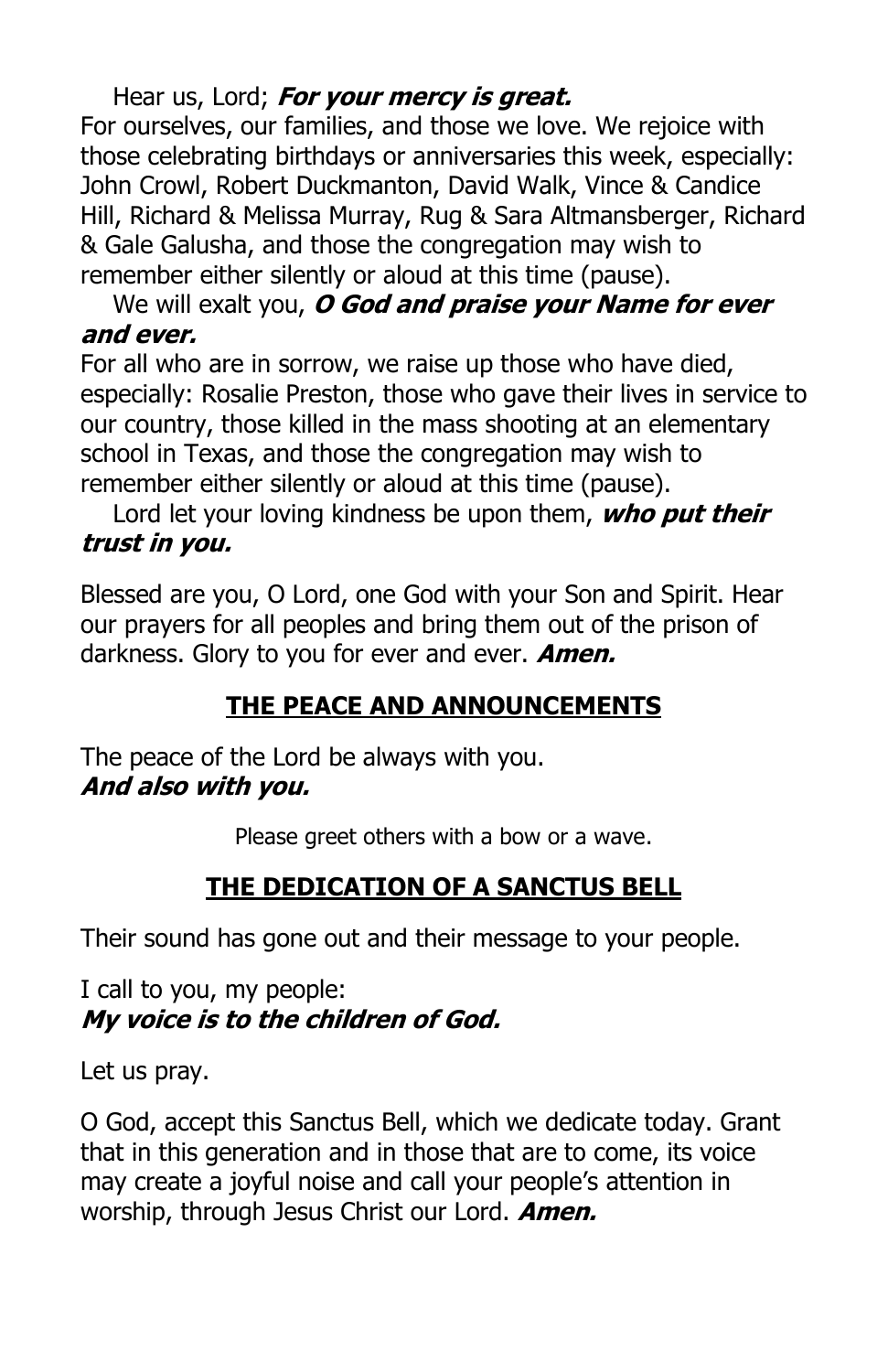We bless your Name, O Lord, because it has pleased you to enable your servant Marion Ivy to offer this gift for your worship. Remember her for good, and grant that all who benefit from this gift may show their thankfulness to you by using it in accordance with your will; through Jesus Christ our Lord. **Amen.**

## **OFFERTORY SENTENCE**

Ascribe to the Lord the honor due his Name; bring offerings and come into his courts. *Psalm 96:8* 

## **THE LITURGY OF THE TABLE**

All are welcome to receive Communion from Christ's Table.

**Offertory Music** 

All things come of Thee, O Lord, **and of Thine own have we given Thee.**

## **THE GREAT THANKSGIVING**

Please stand, in body or spirit.

The Lord be with you. **And also with you.** Lift up your hearts. **We lift them to the Lord.** Let us give thanks to the Lord our God. **It is right to give God thanks and praise.**

It is right, and a good and joyful thing, always and everywhere to give thanks to you, Father Almighty, Creator of heaven and earth. But chiefly are we bound to praise you for the glorious resurrection of your Son Jesus Christ our Lord; for he is the true Paschal Lamb, who was sacrificed for us, and has taken away the sin of the world. By his death he has destroyed death, and by his rising to life again he has won for us everlasting life.

Therefore, we praise you, joining our voices with Angels and Archangels and with all the company of heaven, who for ever say this hymn to proclaim the glory of your Name:

Hymn S130, Sanctus (from Deutsche Messe) Franz Schubert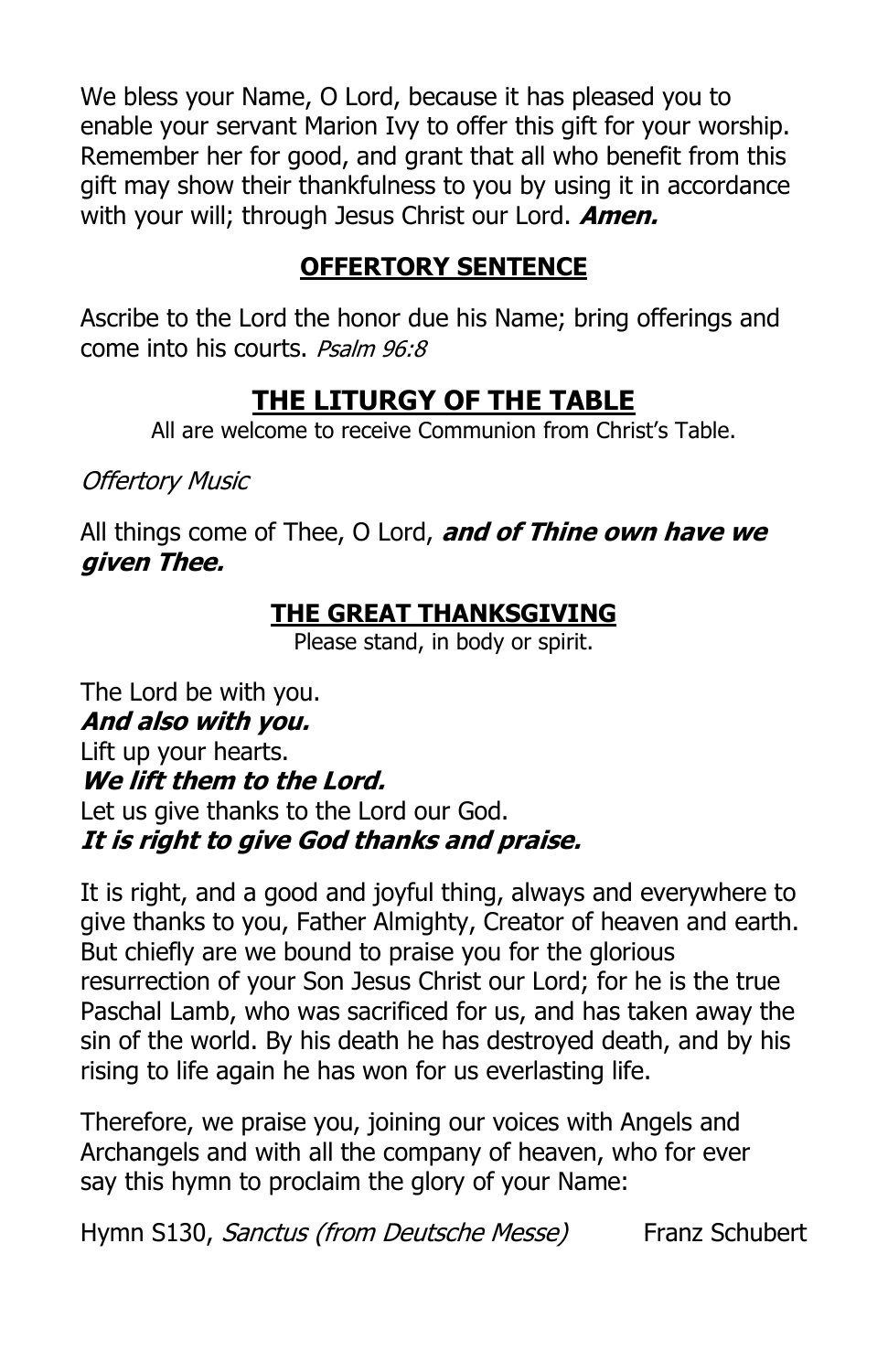*Holy, holy, holy Lord, God of power and might, (x 2, if sung)* **heaven and earth are full of your glory. Hosanna in the highest.** (x 2, if sung) **Blessed is the one who comes in the name of the Lord. Hosanna in the highest.** (x 2, if sung)

Please stand or kneel in body or in spirit.

We give thanks to you, O God, for the goodness and love which you have made known to us in creation; in the calling of Israel to be your people; in your Word spoken through the prophets; and above all in the Word made flesh, Jesus, your Son. For in these last days, you sent him to be incarnate from the Virgin Mary, to be the Savior and Redeemer of the world. In him, you have delivered us from evil, and made us worthy to stand before you. In him, you have brought us out of error into truth, out of sin into righteousness, out of death into life.

On the night before he died for us, our Lord Jesus Christ took bread; and when he had given thanks to you, he broke it, and gave it to his disciples, and said, "Take, eat: This is my Body, which is given for you. Do this for the remembrance of me."

After supper he took the cup of wine; and when he had given thanks, he gave it to them, and said, "Drink this, all of you: This is my Blood of the new Covenant, which is shed for you and for many for the forgiveness of sins. Whenever you drink it, do this for the remembrance of me."

Therefore, according to his command, O Father,

#### **We remember his death, We proclaim his resurrection, We await his coming in glory;**

And we offer our sacrifice of praise and thanksgiving to you, O Lord of all; presenting to you, from your creation, this bread and this wine. We pray you, gracious God, to send your Holy Spirit upon these gifts that they may be the Sacrament of the Body of Christ and his Blood of the new Covenant. Unite us to your Son in his sacrifice, that we may be acceptable through him, being sanctified by the Holy Spirit. In the fullness of time, put all things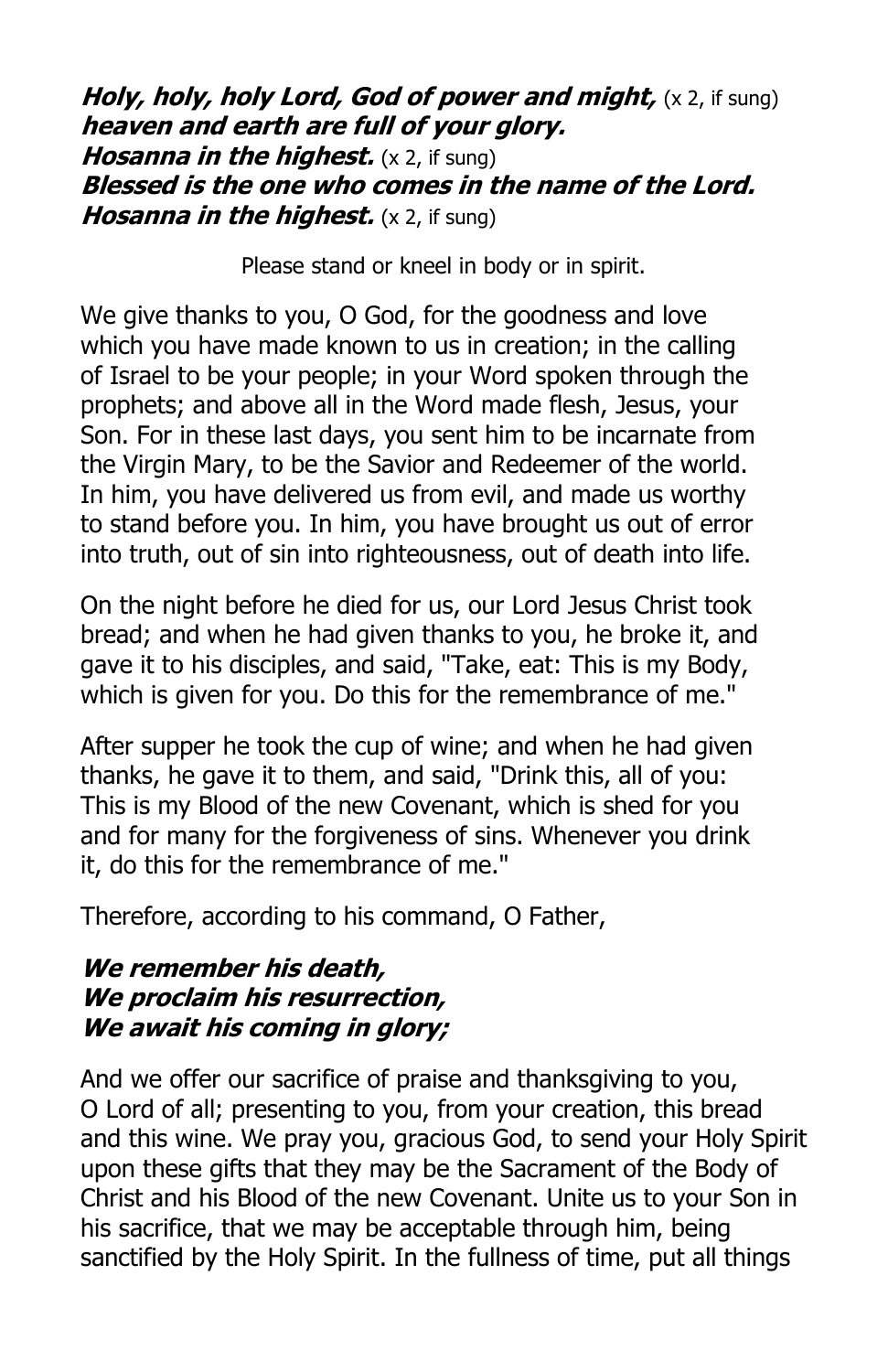under the care of your Christ, and bring us to that heavenly country where, with all your saints, we may enter the everlasting heritage of your sons and daughters; through Jesus Christ our Lord, the firstborn of all creation, the head of the Church, and the author of our salvation.

By him, and with him, and in him, in the unity of the Holy Spirit all honor and glory is yours, Almighty Father, now and for ever. **AMEN.**

And now, as our Savior Christ has taught us, we are bold to say,

**Our Father, who art in heaven hallowed be thy Name, thy kingdom come, thy will be done, on earth as it is in heaven. Give us this day our daily bread. And forgive us our trespasses, as we forgive those who trespass against us. And lead us not into temptation, But deliver us from evil. For thine is the kingdom, and the power, and the glory, for ever and ever. Amen.**

#### **THE BREAKING OF THE BREAD**

The Celebrant breaks the bread. A period of silence is kept.

Alleluia. Christ our Passover is sacrificed for us. **Therefore let us keep the feast. Alleluia.**

The Gifts of God for the People of God.

Due to a spike in COVID-19 cases, the wearing of a mask is strongly encouraged when coming forward for Communion.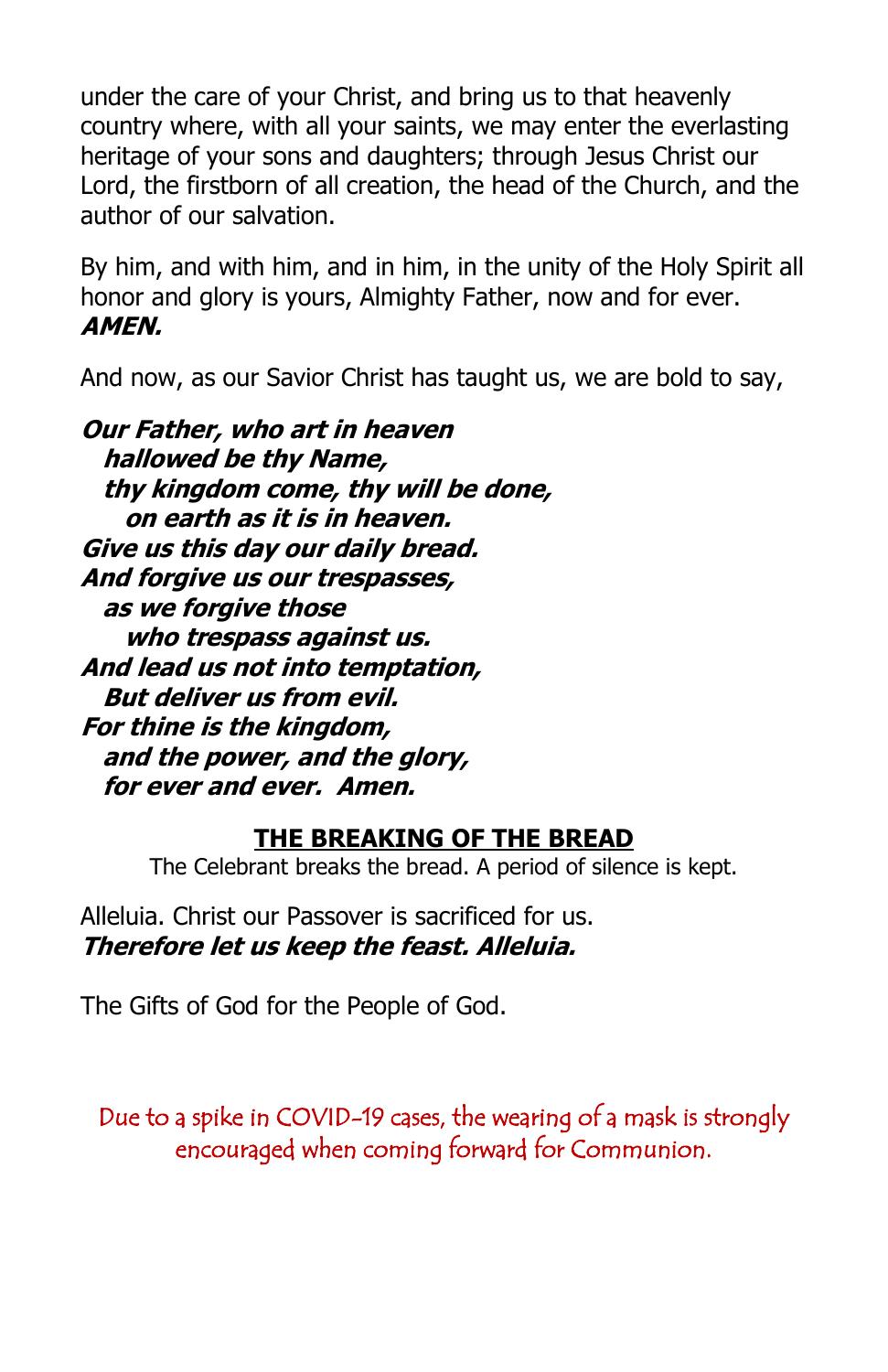## **THE MINISTRATION OF COMMUNION**

Please come forward, down the center aisle, and the Priest will place the bread on your hand. Step to the side, place the bread under your mask and in your mouth. If you prefer a gluten-free wafer, please extend your hands palm down to receive the bread. Cross your arms over your chest to receive only a blessing. Please return down the side aisles to your seat. Please take care to sanitize your hands before leaving your pew and coming forward for Communion.

Communion Music

## **THE POST COMMUNION PRAYER**

Please stand or kneel, in body or in spirit.

**Almighty and everliving God, we thank you for feeding us with the spiritual food of the most precious Body of your Son our Savior Jesus Christ; and for assuring us in these holy mysteries that we are living members of the Body of your Son, and heirs of your eternal kingdom. And now, Father, send us out to do the work you have given us to do, to love and serve you as faithful witnesses of Christ our Lord. To him, to you, and to the Holy Spirit, be honor and glory, now and for ever. Amen.**

## **A BLESSING**

Life is short, and we do not have much time to gladden the hearts of those who make the way with us. So be swift to love, and make haste to be kind. And the blessing of God Almighty, the Father, the Son, and the Holy Spirit be with you now and remain with you always. **Amen.**

Hymn 719, O beautiful for spacious skies MATERNA

## **THE DISMISSAL**

Go in peace to love and serve the Lord. Alleluia, alleluia. **Thanks be to God. Alleluia, alleluia.**

Postlude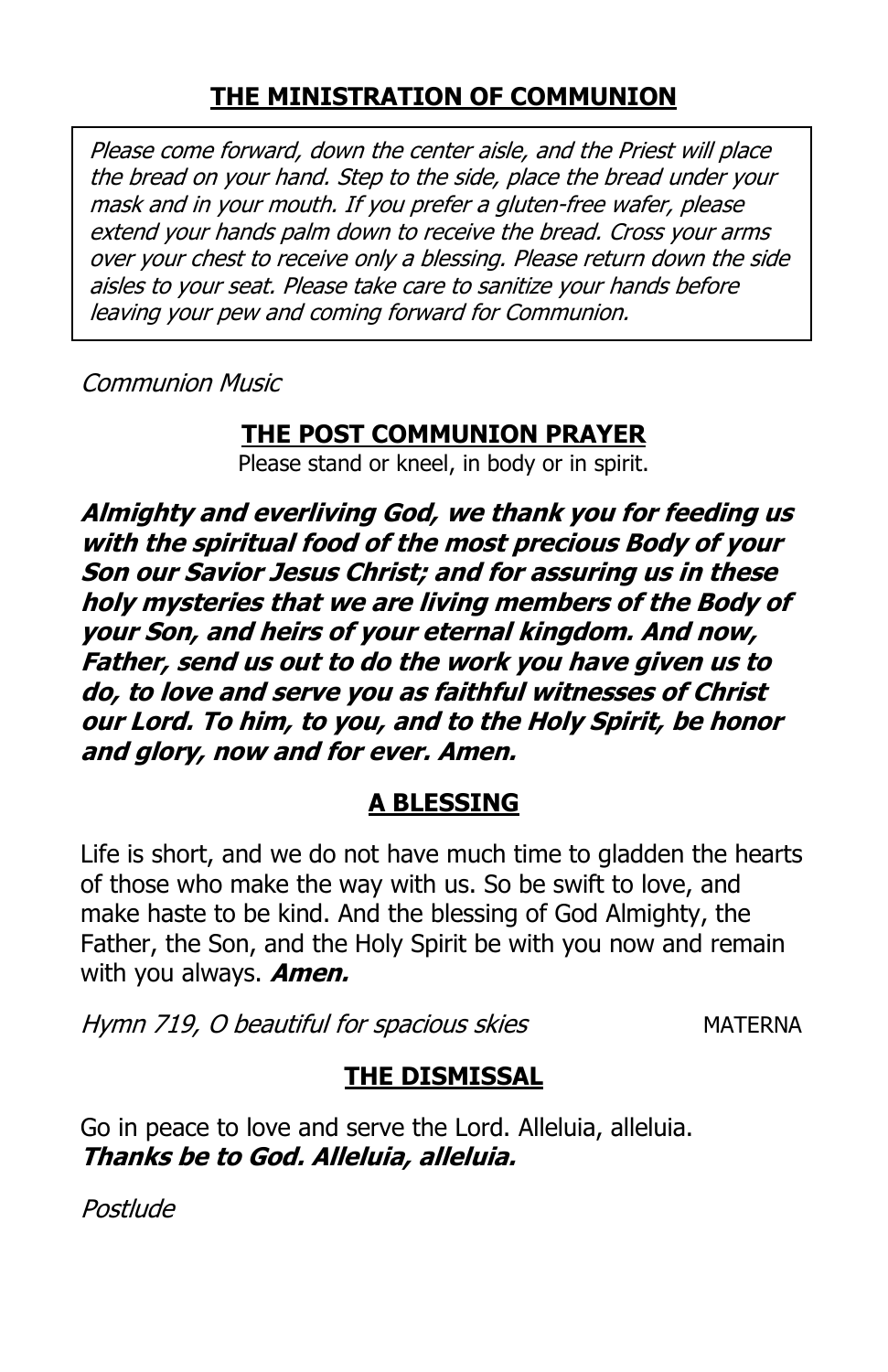### **ALTAR FLOWERS & COMMUNION BREAD**

 Today's altar flowers are given to the Glory of God and in loving memory of his mother, Rosalie Preston, whose 78<sup>th</sup> birthday would have been May 30 by Father Troy

Today's communion bread is given to the Glory of God and in memory of those who died in active US military service by Father Troy and in honor of their anniversary by Vince & Candice Hill

#### **THE PARTICIPANTS IN THE SERVICES**

**CLERGY** The Very Rev. Troy Preston

#### **LECTORS**

8 a.m. – Marion Ivy 10 a.m. – Nancy Doutt, Barbara Cook

> **ORGANIST** Karen Bailey

**MEDIA TECHNICIAN** Loretta Preston

### **USHERS/GREETERS**

Pam McCarthy, Rich Murray

**ALTAR GUILD** Barbara Clark, Nancy Grant